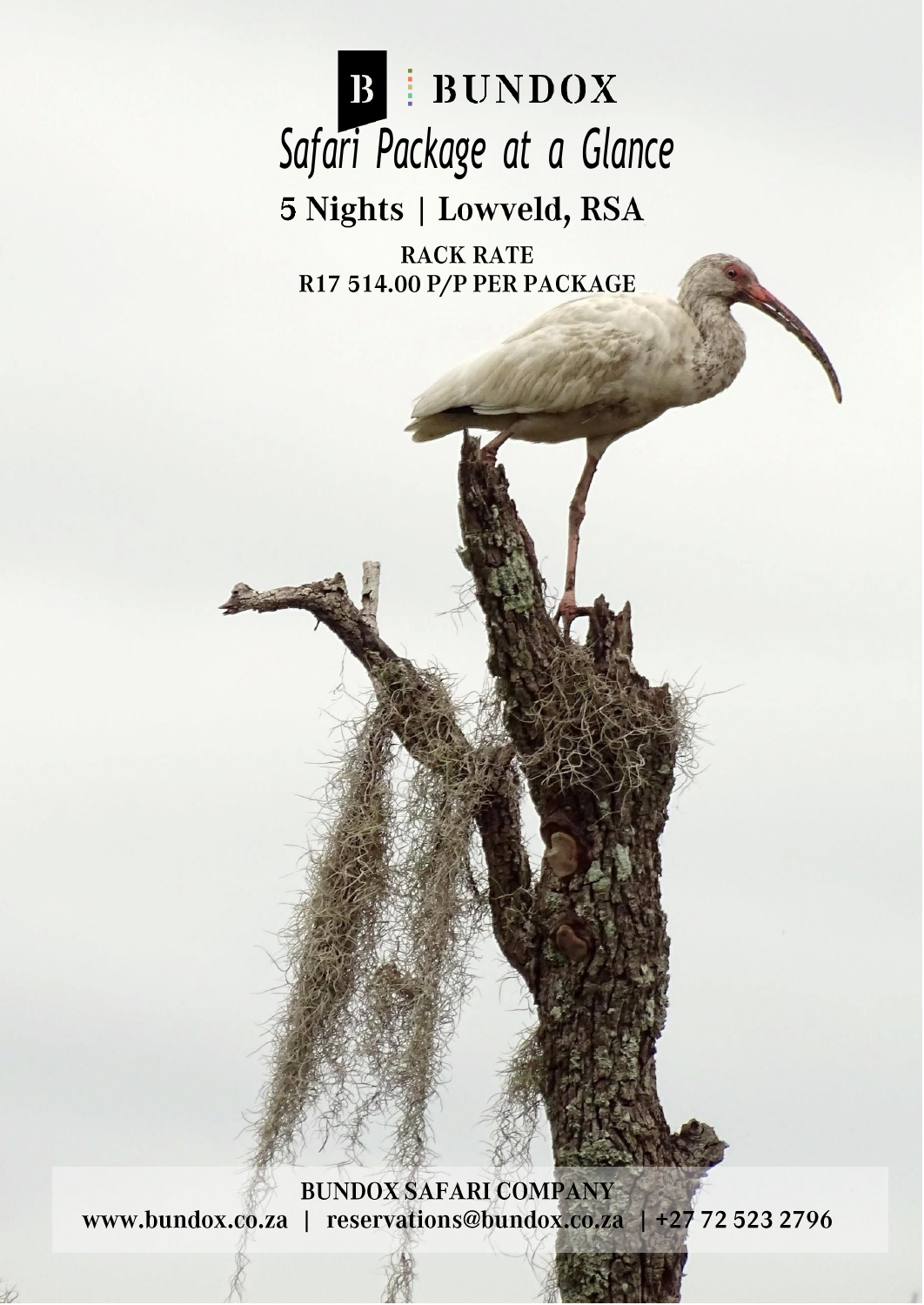#### 5 Nights | South Africa

# *Safari Package at a Glance*

 $\label{eq:1} \underline{\text{Bundox}}\ \underline{\text{Explorer}}\ \underline{\text{Camp}}$ 

Bundox Safa<mark>ri</mark> Lod

| Day | Wake up at             | Adventures                            | Go to bed<br>at        |
|-----|------------------------|---------------------------------------|------------------------|
|     | Home                   | Scheduled transfer + spa<br>treatment | Bundox Safari<br>Lodge |
| 2   | Bundox Safari<br>Lodge | Full Day Kruger National Park         | Bundox Safari<br>Lodge |
| 3   | Bundox Safari<br>Lodge | Boat cruise + Animal Rehab<br>Centre  | Bundox Safari<br>Lodge |
| 4   | Bundox Safari<br>Lodge | Afternoon Game Drive                  | Bundox Safari<br>Lodge |
| 5   | Bundox Safari<br>Lodge | Full Day Kruger National Park         | Bundox Safari<br>Lodge |
| 6   | Bundox Safari<br>Lodge | Bush walk + Scheduled<br>transfer     | Home                   |

KRUGER **NATIONAL PARK** 

| <b>FROM</b>         | TO                  |
|---------------------|---------------------|
| Eastgate Airport    | Bundox Safari Lodge |
| Bundox Safari Lodge | Eastgate Airport    |